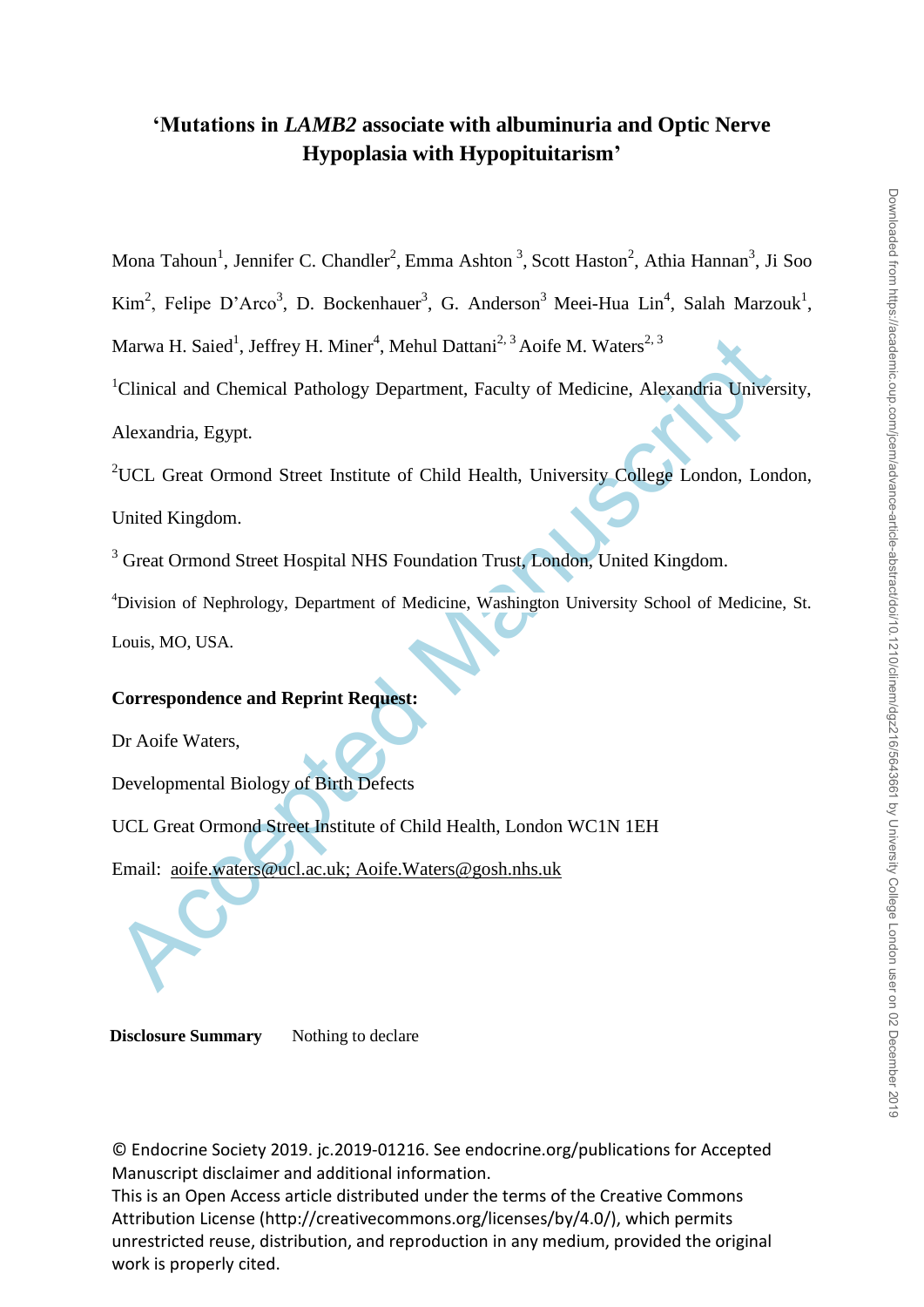#### **Abstract/Summary**

**Context:** Mutations in *LAMB2*, encoding the basement membrane protein, laminin β2, are associated with an autosomal recessive disorder characterized by congenital nephrotic syndrome, ocular abnormalities and neurodevelopmental delay (Pierson Syndrome).

impairment and developmental delay who presented with macroscopic haematuria and albumin<br>He had isolated growth hormone deficiency, optic nerve hypoplasia and a small anterior pitulitary<br>corpus callosum dysgenesis on his c **Case Description**: This report describes a twelve year old boy with short stature, visual impairment and developmental delay who presented with macroscopic haematuria and albuminuria. He had isolated growth hormone deficiency, optic nerve hypoplasia and a small anterior pituitary with corpus callosum dysgenesis on his cranial MRI, thereby supporting a diagnosis of optic nerve hypoplasia syndrome. Renal histopathology revealed focal segmental glomerulosclerosis. Using next generation sequencing on a targeted gene panel for steroid resistant nephrotic syndrome, compound heterozygous missense mutations were identified in *LAMB2* [c.737G>A p.Arg246Gln, c.3982G>C p.Gly1328Arg]. Immunohistochemical analysis revealed reduced glomerular laminin β2 expression compared to control kidney and a thin basement membrane on electron microscopy. Laminin β2 is expressed during pituitary development and *Lamb2<sup>-/-</sup>* mice exhibit stunted growth, abnormal neural retinae and here, we show, abnormal parenchyma of the anterior pituitary gland.

**Conclusion:** We propose that patients with genetically undefined optic nerve hypoplasia syndrome should be screened for albuminuria and if present, screened for mutations in *LAMB2*.

**Key words:** *LAMB2***, Pierson Syndrome, Optic Nerve Hypoplasia Syndrome**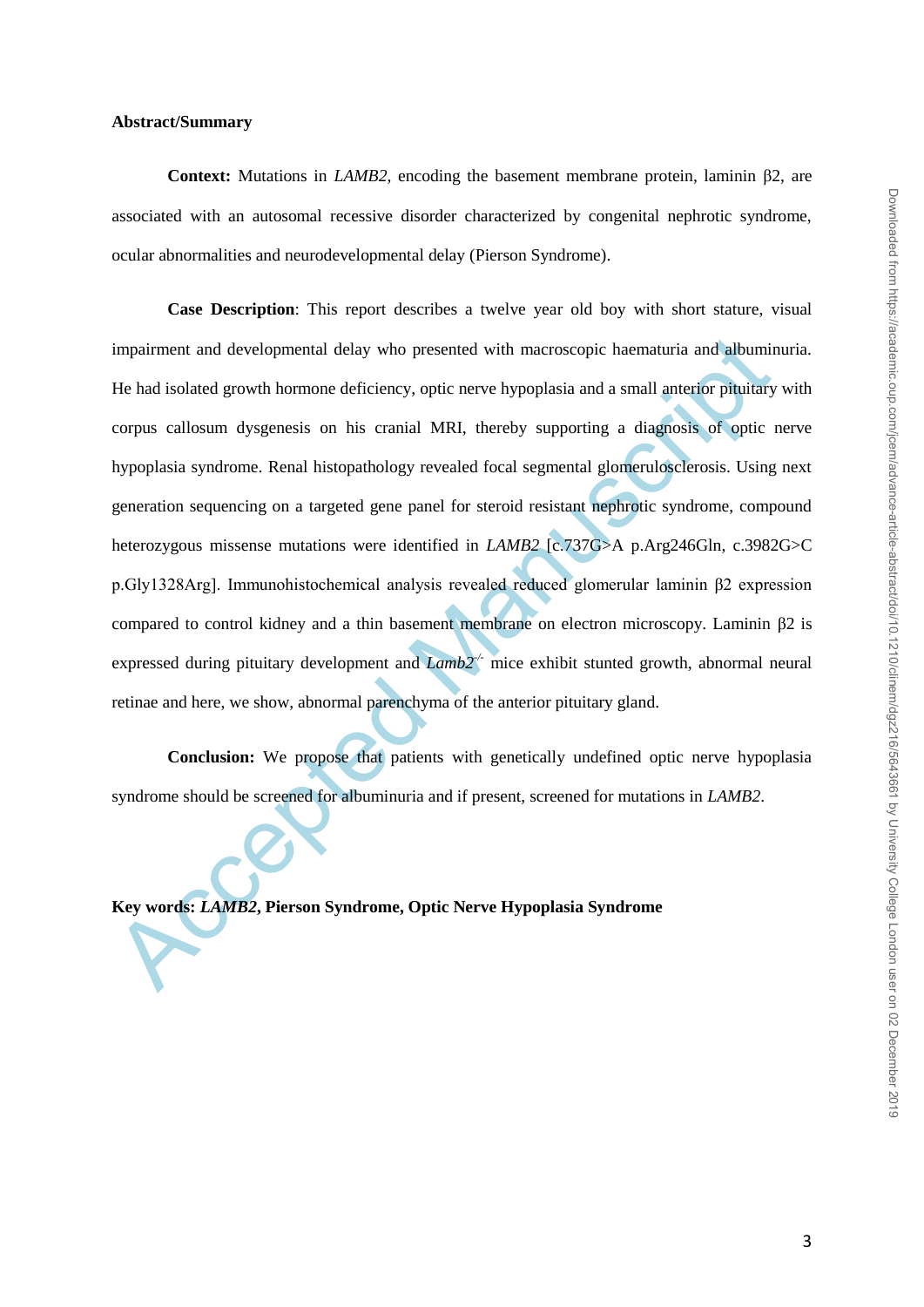detectricies, (2) ONT amoor (5) minime bram detects. RNK ractors mendie internaties prosess to<br>recreational or prescription drugs, alcohol, diabetes and viral infection. Mutations in genes encodi<br>transcription factors that Optic nerve hypoplasia syndrome (ONH), (also referred to as septo-optic dysplasia, SOD) represents a clinical spectrum associated with visual, pituitary and severe central nervous system structural abnormalities (1, 2). Traditionally, the cardinal features of the controversial term, SOD, involved two or more of the following: (1) pituitary hypoplasia with isolated or combined pituitary hormone deficiencies, (2) ONH and/or (3) midline brain defects. Risk factors include maternal exposure to recreational or prescription drugs, alcohol, diabetes and viral infection. Mutations in genes encoding transcription factors that regulate eye, forebrain and pituitary development have been identified in a small proportion of patients with ONH with hypopituitarism (1). HESX1 homeobox 1 (*HESX1*), encodes a homeobox protein involved in forebrain and early pituitary development in mice. Mutations in *HESX1* account for less than 1% of hypopituitarism +/- ONH. An increasing number of genes implicated in ONH has been reported and include other transcription factors important for eye and forebrain development (*OTX2*, *SOX2*, *PAX6*, *NR2F1*, *VAX1*, *ATOH7*) whilst others identified regulate cellular processes such as RNA splicing, chromatin remodeling and the microtubular network (1).

Compound heterozygous mutations in *LAMB2*, encoding laminin β2, an extracellular matrix glycoprotein were, herein identified, in a patient with three cardinal features of an ONH associated with growth hormone deficiency phenotype who also had proteinuric kidney disease. Screening for albuminuria may lead to further identification of *LAMB2* mutations in genetically undefined ONH diagnoses.

#### **Methods**

Ethics approval was obtained from Great Ormond Street Hospital NHS Foundation Trust. Following informed consent for genetic testing, targeted next generation sequencing of *ACTN4, ADCK4, CD2AP, COQ2, COQ6, INF2, ITGA3, LAMB2, LMX1B, MYO1E, NPHS1, NPHS2, PDSS2, PLCE1, PTPRO, SMARCAL1, TRPC6* and *WT1*) was undertaken for nephrotic syndrome and *HESX1*. Patient and control kidney sections were stained with anti-Laminin β2 (1:500, AMAb91096, Atlas)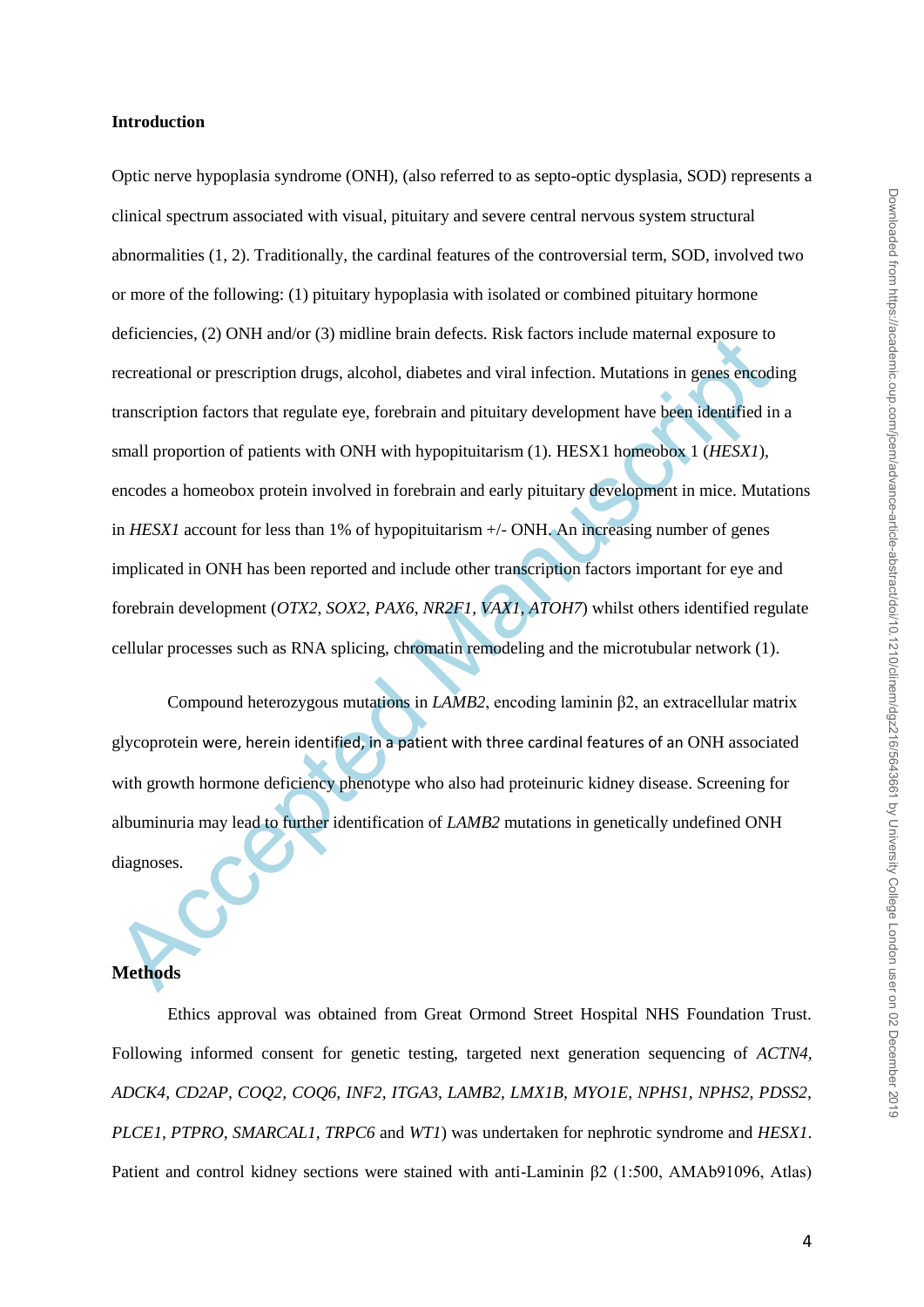and anti-Podocin antibodies (1:100, P0372, Sigma) as previously described. (3) Pituitary tissue of *Lamb2-/-* and *Lamb2+/+-* mice (4) were stained Haematoxylin & Eosin (H&E) and Diaminobenzidine (DAB) as previously described. (3)

## **Case History**

A male infant presented at four months of age with roving eye movements and impaired visual<br>function. Born at 35 weeks gestation to a healthy mother aged 33 years, he weighed 1.93kg (-<br>1.47SDS) and measured 42cm (-2.13 SD A male infant presented at four months of age with roving eye movements and impaired visual function. Born at 35 weeks gestation to a healthy mother aged 33 years, he weighed 1.93kg (- 1.47SDS) and measured 42cm (-2.13 SDS). No exposure to recreational drugs, alcohol or prescription medications were reported and his parents were non-consanguineous. By 31 months, he had global developmental delay with marked hypotonia. A cranial MRI revealed bilateral hypoplastic intraorbital optic nerves and anterior pituitary hypoplasia with a global reduction of white matter. The bulk of the posterior corpus callosum was reduced (Figure 1A). The septum pellucidum was present.

At 5 years of age, he presented with recurrent macroscopic haematuria associated with hypoalbuminaemia (25g/l) and significant albuminuria (urine albumin/creatinine ratio 1329mg/mmol) with normal renal function. A renal biopsy showed focal segmental glomerulosclerosis (FSGS) and a thin lamellated glomerular basement membrane (GBM) with podocyte foot process effacement (Figure 1B).

On follow up, he had short stature; height was 117.7 cm (-1.4SDS) with a weight of 18.5 kg (- 2.54SDS) at the chronological age of 7.9 years (Figure 1C). Investigations revealed a low IGF1 of 29ng/ml and normal IGF-BP3 (2.48ng/l), normal T4 and TSH, with a low free T3 of 5.3pmol/l (6.2- 9.5). A glucagon stimulation test revealed a peak growth hormone (GH) concentration of 4.5μg/l, suggesting GH insufficiency. At the start of the test, the basal glucose was 2.8 mmol/L with a nadir of 2.3 mmol/L, reflecting significant hypoglycaemia. The peak cortisol to glucagon stimulation testing was normal, measuring 819 nmol/l. Measured prolactin concentrations ranged between 80 - 244 mU/l (Normal: 44-479mU/l). At a chronological age of 10.5 years, the patient's bone age was delayed at 9 years and therefore, the low IGF-1 could not be solely accounted by undernutrition. Given the features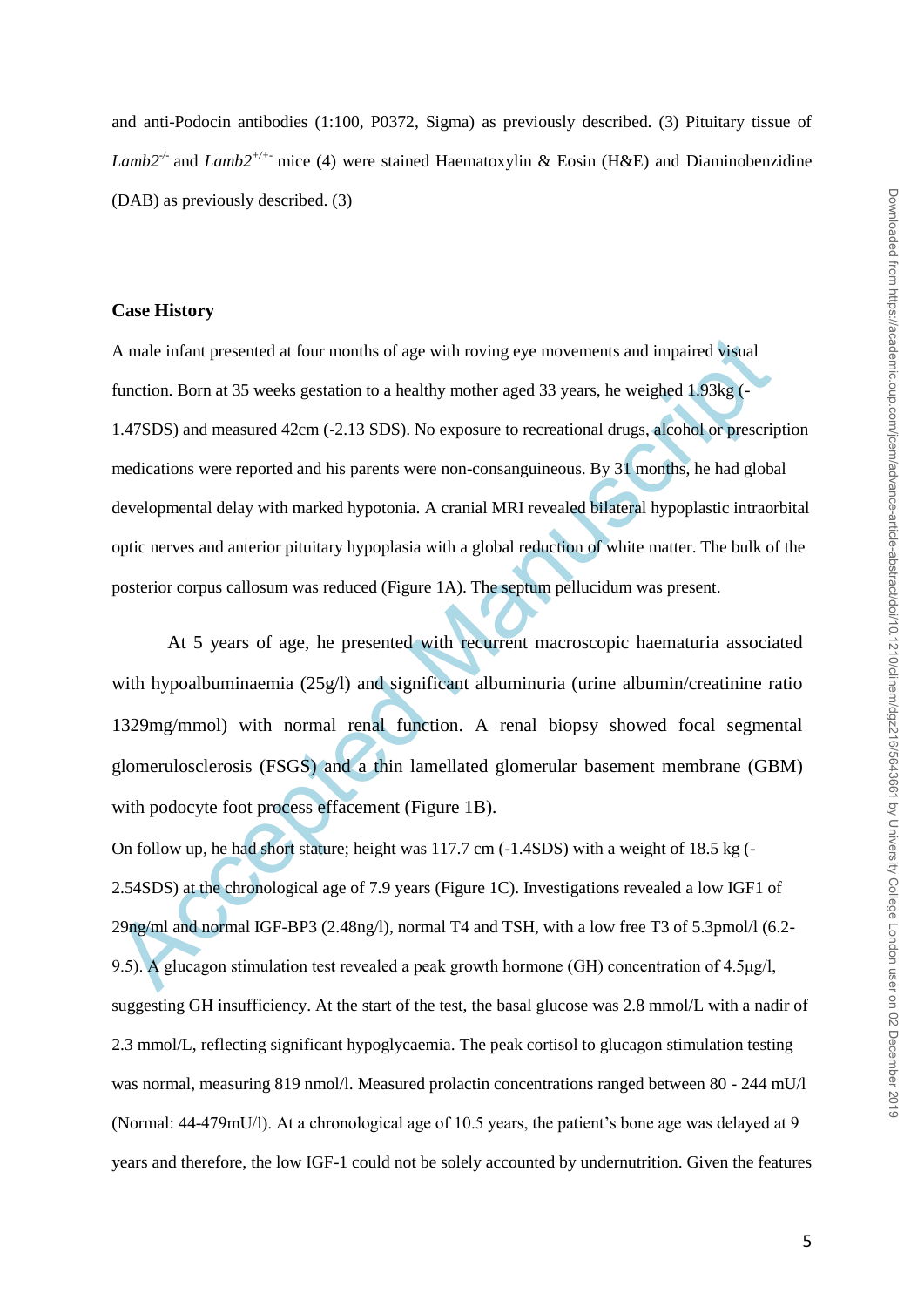of GH insufficiency along with his poor height velocity at 3.7cm/year with a low IGF1 and neuroradiological findings, daily subcutaneous GH injections at  $10$ IU/m<sup>2</sup>/week were commenced (Figure 1C). Following commencement of GH, his growth rate initially improved to 6.6cm per year from a growth rate of 3.7cm per year before commencement of GH. We suspect that adherence to GH treatment may have been an issue initially. Following transfer of the patient's care to grandparents, the excellent growth rate observed from the age of 12 years occurred while he was still prepubertal. At the age of 12.74 years, his height velocity was 10.6cms per year with pubertal ratings of G2 P1 A1 and testicular volumes of 02mls on the right and 03mls on the left. His bone age at that stage was 10.4 years.

At the age of 12.74 years, his height velocity was 10.6cms per year with pubertal ratings of G2 P1<br>and testicular volumes of 02mls on the right and 03mls on the left. His bone age at that stage was<br>years.<br>Cenetic testing Genetic testing for nephrotic syndrome revealed compound heterozygous missense mutations in *LAMB2*, the gene encoding laminin  $β2$ , a structural component of the GBM, previously implicated in Pierson syndrome (OMIM 609049) (5) (Figure 1D). One mutation in exon 7 (c.737G>A, p.Arg246Gln) was that originally reported (5), and the other, identified in exon 25 (c.3982 G>C, p.Gly1328Arg), was novel. Both variants were predicted to be deleterious to protein function using PolyPhen and SIFT software analyses (Figure 1E) and affected highly conserved amino acids (Figure 1F). No mutations were detected in *HESX1* and the clinical phenotype did not match with that documented for *SOX2* nor *OTX2*  mutations. Reduced glomerular expression of laminin β2 was observed in the patient biopsy compared to the control (Figure 1G).

H&E staining of pituitary sections of *Lamb2<sup>-/-</sup>* mice suggested abnormal morphology of the anterior pituitary parenchyma, exhibited by cellular clusters that were not evident in their wild-type littermates (Figure 2A). Somatrophin signal was absent in *Lamb2-/*- compared to *Lamb2 +/ <sup>+</sup>* pituitaries (Figure 2B). As the patient had isolated GH deficiency, analysis of other pituitary cell types was not undertaken.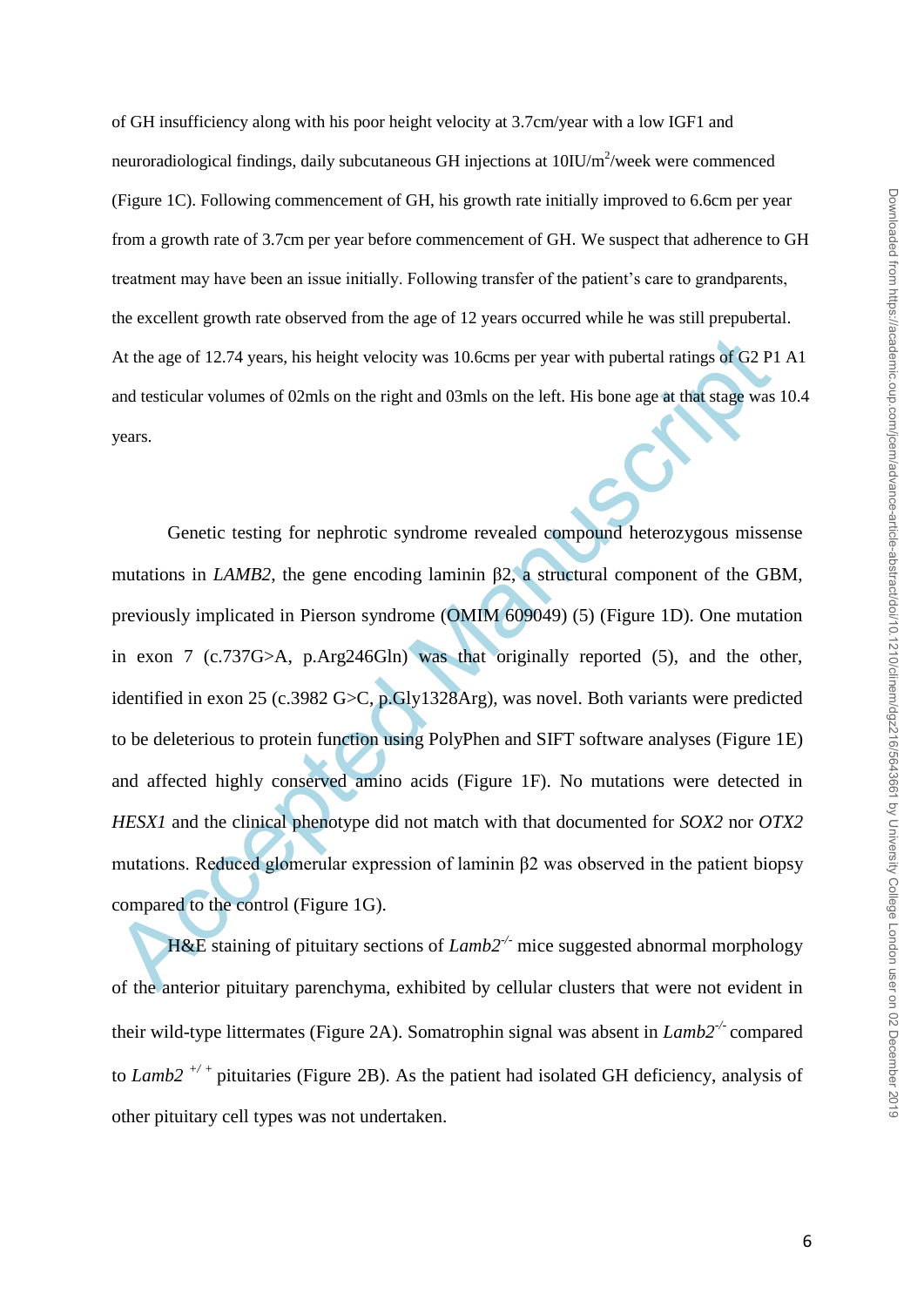#### **Discussion**

Following presentation with recurrent macroscopic haematuria and albuminuria, compound heterozygous mutations in *LAMB2*, encoding laminin β2, were identified in a boy with short stature, visual impairment and developmental delay. Investigations revealed ONH associated with anterior pituitary hypoplasia and GH deficiency. Whilst the septum pellucidum was present, dysgenesis of the posterior corpus callosum was evident thereby supporting the traditional diagnosis of ONH with GH deficiency and midline defects. Several publications have highlighted that ONH with hypopituitarism now represents a spectrum of developmental defects involving the eye, neural retina and forebrain (including pituitary) with a range of midline defects that don't always involve an absent septum pellucidum.

posierior corpus canosum was evident thereby supporting the transitional ranginoss of ONFI with<br>deficiency and midline defects. Several publications have highlighted that ONFI with Myopituitz<br>now represents a spectrum of d Albuminuria associated with FSGS has not yet been reported in the ONH spectrum. Interestingly, nonsense and truncating mutations in *LAMB2* are associated with Pierson syndrome, an autosomal recessive disorder characterized by congenital nephrotic syndrome, ocular abnormalities (commonly microcoria), muscular hypotonia, and neurological deficits (5, 6). Indeed, Pierson syndrome may be within the ONH spectrum. Hypomorphic missense mutations have been reported with milder phenotypes, manifesting later in childhood, whereby defective secretion of the mutant laminin β2-trimer leads to compromised GBM integrity (7). The other variant (p.G1328R) is a novel missense mutation, in which glycine is replaced by an arginine at amino acid 1328 in the coiled coil (CC) domain of the peptide. Supporting evidence for a pathogenic mutant laminin β2 protein, was the finding of a thin GBM on electron microscopy and reduced glomerular laminin β2 expression on patient kidney sections.

To date, genes implicated in ONH play a role in the transcriptional regulation of pituitary and forebrain development (1). *In situ* hybridization studies have revealed expression of laminin isoforms throughout pituitary morphogenesis. (8, 9) In early murine gestation, laminin β2 mRNA is expressed in the epithelium of Rathke's pouch and by mid gestation within the pars distalis and tuberalis. (9) Expression later extends to the parenchyma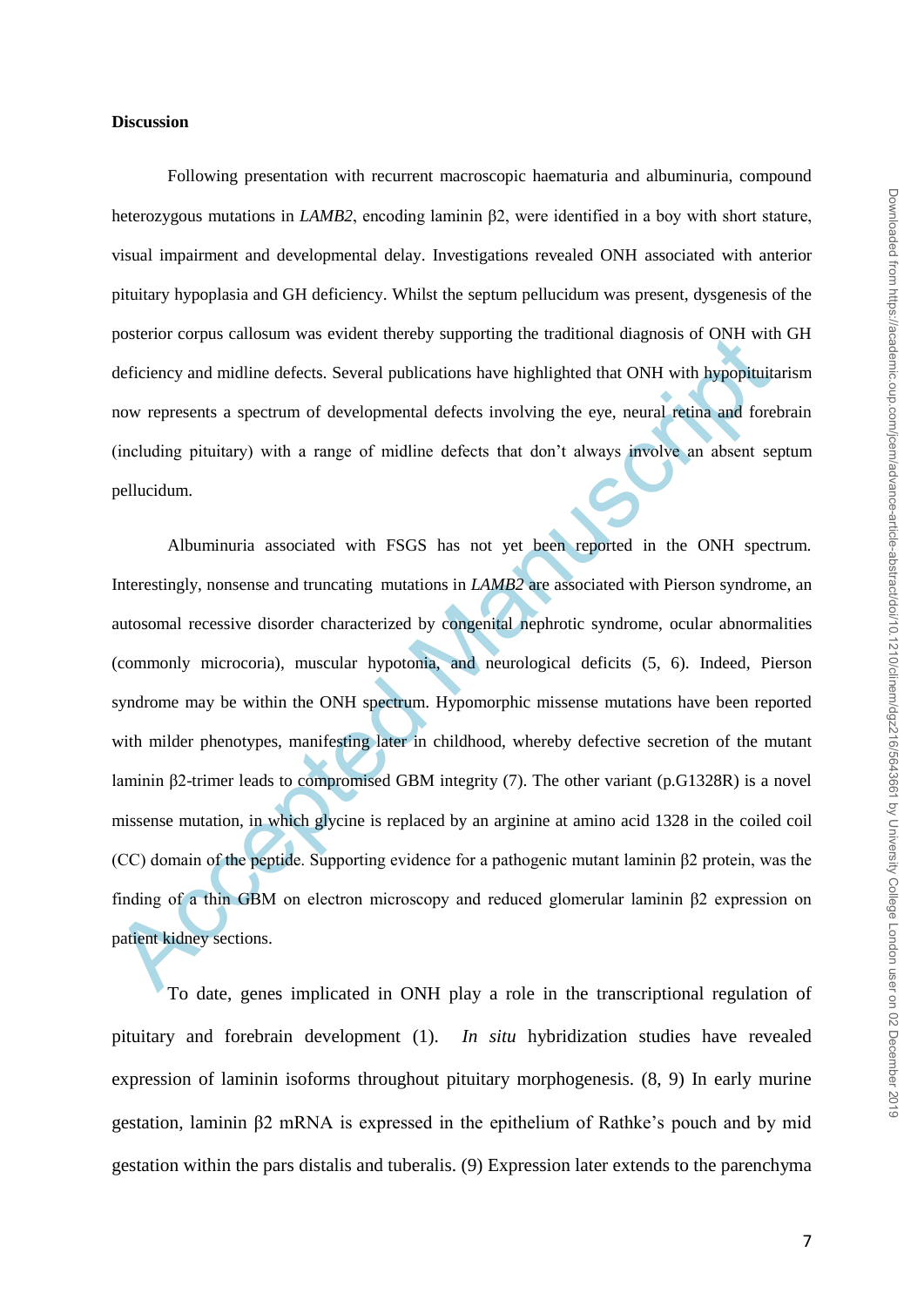and marginal cell layers of the anterior and intermediate pituitary lobes as well as the vasculature of the anterior lobe, both in late gestation and the early postnatal period (9) Laminin β2 expression is observed within the parenchyma and vasculature of the anterior lobe in the adult pituitary. (9)

Our examination of *Lamb*2<sup>-/-</sup> mice revealed abnormal parenchymal morphology of the anterior pituitary compared to controls and *Lamb2-/-* mice exhibit stunted growth. (4,10) Further investigations involving assessment of pituitary function with measurement of GH levels will be of interest. In *Lamb2*<sup>-/-</sup> mice, the outer segment of the rod photoreceptor layer is associated with disorganized synapses in the outer plexiform layer and a reduced physiological response. (4, 10) Both human and murine findings support the proposal that mutations in *LAMB2* may underlie genetically undefined ONH and urine dipstick testing may alert the clinician to screen to for mutations in *LAMB2*.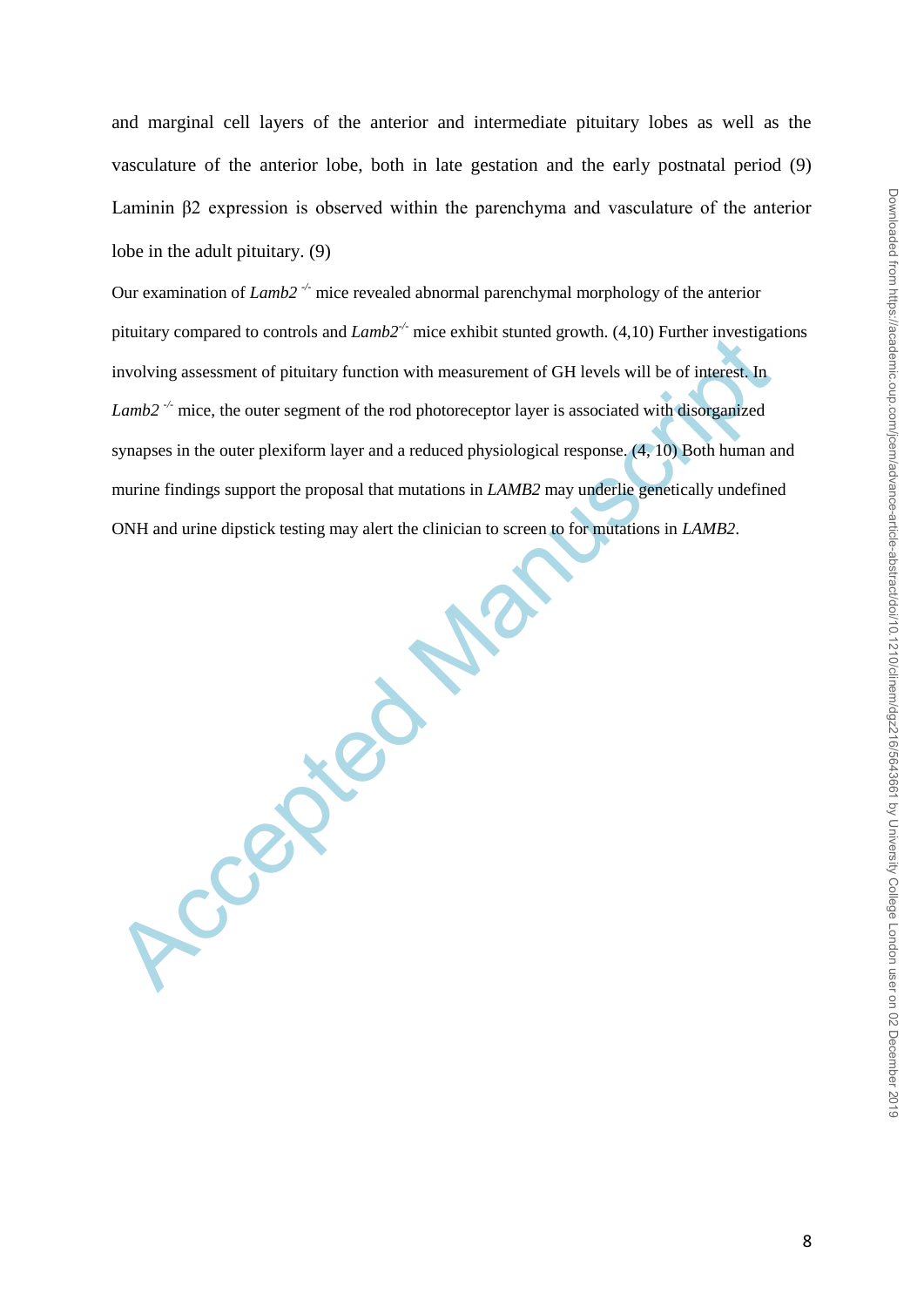## **List of Abbreviations**

| <b>DAB</b>        | Diaminobenzidine                                 |
|-------------------|--------------------------------------------------|
| HESX1             | Homeobox expressed in embryonic stem cells 1     |
| <b>GBM</b>        | Glomerular Basement Membrane                     |
| LAMB <sub>2</sub> | Laminin $\beta$ 2                                |
| SOD               | Septo-Optic Dysplasia                            |
| SOX2              | SRY (Sex Determining Region Y)-related HMG box 2 |
| OTX2              | Orthodenticle homeobox 2                         |
|                   |                                                  |

# **Acknowledgments**

T.AMB2<br>
SOD Septo-Optic Dysplasia<br>
SOX2 SRY (Sex Determining Region Y)-related HMG box 2<br>
OTX2 Orthodenticle homeobox 2<br>
Orthodenticle homeobox 2<br>
Acknowledgments<br>
We would like to thank Rowan Astahani of DBC Programme, UC We would like to thank Rowan Asfahani of DBC Programme, UCL Great Ormond Street Institute of Child Health for help with immunohistochemistry protocols. Histopathology services at Great Ormond Street Hospital and Imperial College London are graciously acknowledged. This project was funded by an MRC Clinical Scientist fellowship [MR/K010654/1] a Kidney Research UK Innovation award [JFS\_IN\_005\_20160916] and a Paediatric Research award [Paed\_RP\_011\_20170929] to AM Waters, a National Institutes of Health grant [R01DK078314] to JH Miner, in part supported by the NIHR Biomedical Research Centre, GOSH Children's Charity (V2218) to MT Dattani and the Egyptian Cultural Affairs and Mission Sector, Ministry of High Education grant to M Tahoun.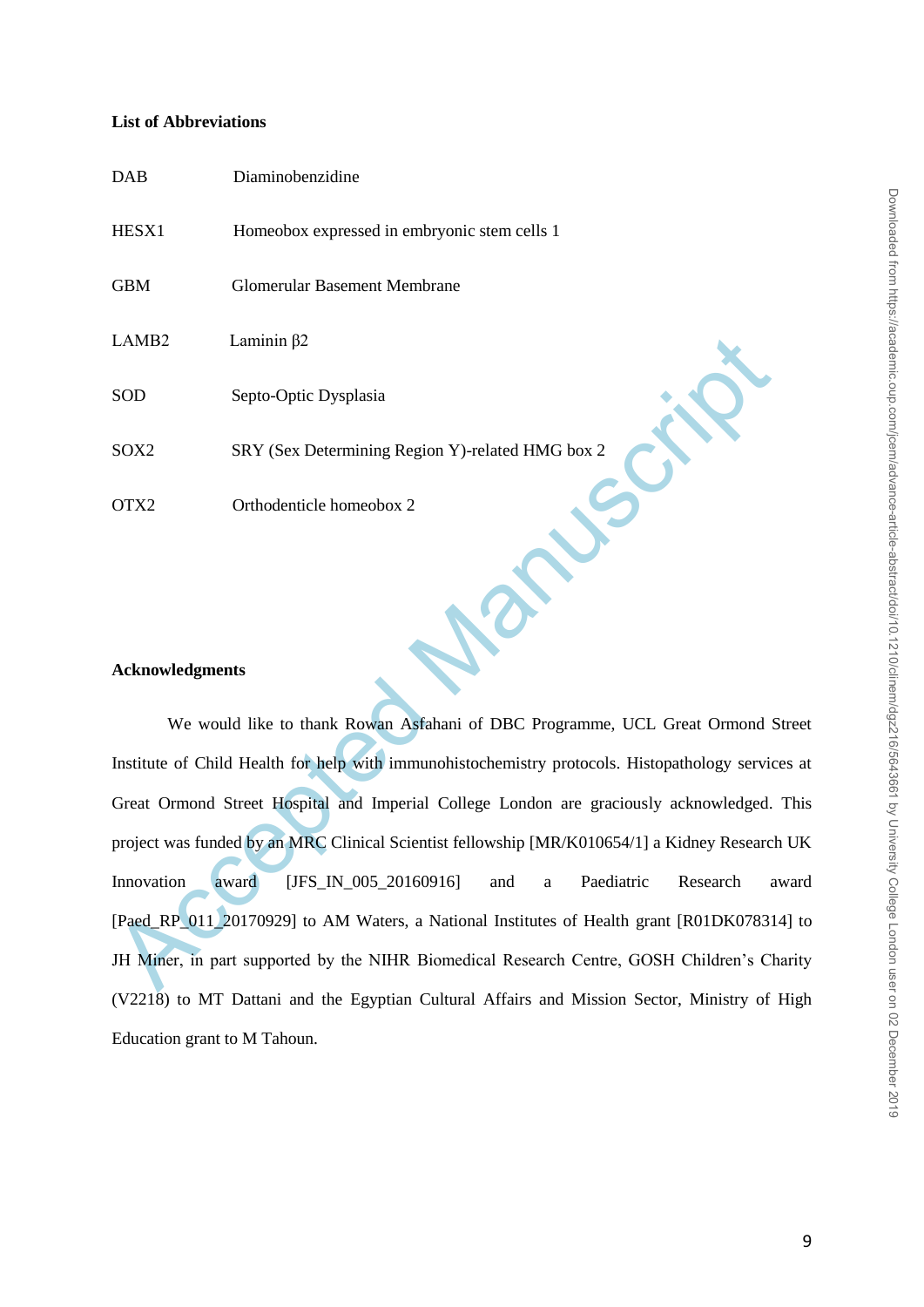#### **References**

- 1. Chen CA, Yin J, Lewis RA, Schaaf CP. Genetic causes of optic nerve hypoplasia. *J Med Genet* 2017; 54: 441-449.
- 2. Garcia-Filion P, Borchert M. Optic Nerve Hypoplasia Syndrome: A Review of the Epidemiology and Clinical Associations. *Curr Treat Options Neurol.* 2013; 15(1): 78–89.
- 3. Waters AM, Wu MY, Onay T, Scutaru J, Liu J, Lobe CG, et al. Ectopic notch activation in developing podocytes causes glomerulosclerosis. *J Am Soc Nephrol.* 2008; 19(6):1139-57.
- 4. Miner JH, Go G, Cunningham J, Patton BL, Jarad G. Transgenic isolation of skeletal muscle and kidney defects in laminin beta2 mutant mice: implications for Pierson syndrome. *Development.* 2006; 133(5):967-75.
- The Waters AM, Wu MY, Onay T, Scutaru J, Liu J, Lobe CG, et al. Ecto[p](https://www.ncbi.nlm.nih.gov/pubmed/?term=Hangan%20D%5BAuthor%5D&cauthor=true&cauthor_uid=16912710)ic notch activation is<br>
waters AM, Wu MY, Onay T, Scutaru J, Liu J, Lobe CG, et al. Ectopic notch activation is<br>
developing podocytes causes glomerulosc 5. Zenker M, Aigner T, Wendler O, Tralau T, Müntefering H, Fenski R, Pitz S, Schumacher V, Royer-Pokora B, Wühl E, Cochat P, Bouvier R, Kraus C, Mark K, Madlon H, Dötsch J, Rascher W, Maruniak-Chudek I, Lennert T, Neumann LM, Reis A. Human laminin beta2 deficiency causes congenital nephrosis with mesangial sclerosis and distinct eye abnormalities. *Hum Mol Genet.* 2004; 13(21):2625-32.
- 6. Hasselbacher K, Wiggins RC, Matejas V, Hinkes BG, Mucha B, Hoskins BE, Ozaltin F, Nürnberg G, Becker C, Hangan D, Pohl M, Kuwertz-Bröking E, Griebel M, Schumacher V, Royer-Pokora B, Bakkaloglu A, Nürnberg P, Zenker M, Hildebrandt F. Recessive missense mutations in *LAMB2* expand the clinical spectrum of *LAMB2-*associated disorders. *Kidney Int*. 2006; 70(6):1008-12.

Matejas V, Hinkes B, Alkandari F, Al-Gazali L, Annexstad E, Aytac MB, Barrow M, Bláhová K, Bockenhauer D, Cheong HI, Maruniak-Chudek I, Cochat P, Dötsch J, Gajjar P, Hennekam RC, Janssen F, Kagan M, Kariminejad A, Kemper MJ, Koenig J, Kogan J, Kroes HY, Kuwertz-Bröking E, Lewanda AF, Medeira A, Muscheites J, Niaudet P, Pierson M, Saggar A, Seaver L, Suri M, Tsygin A,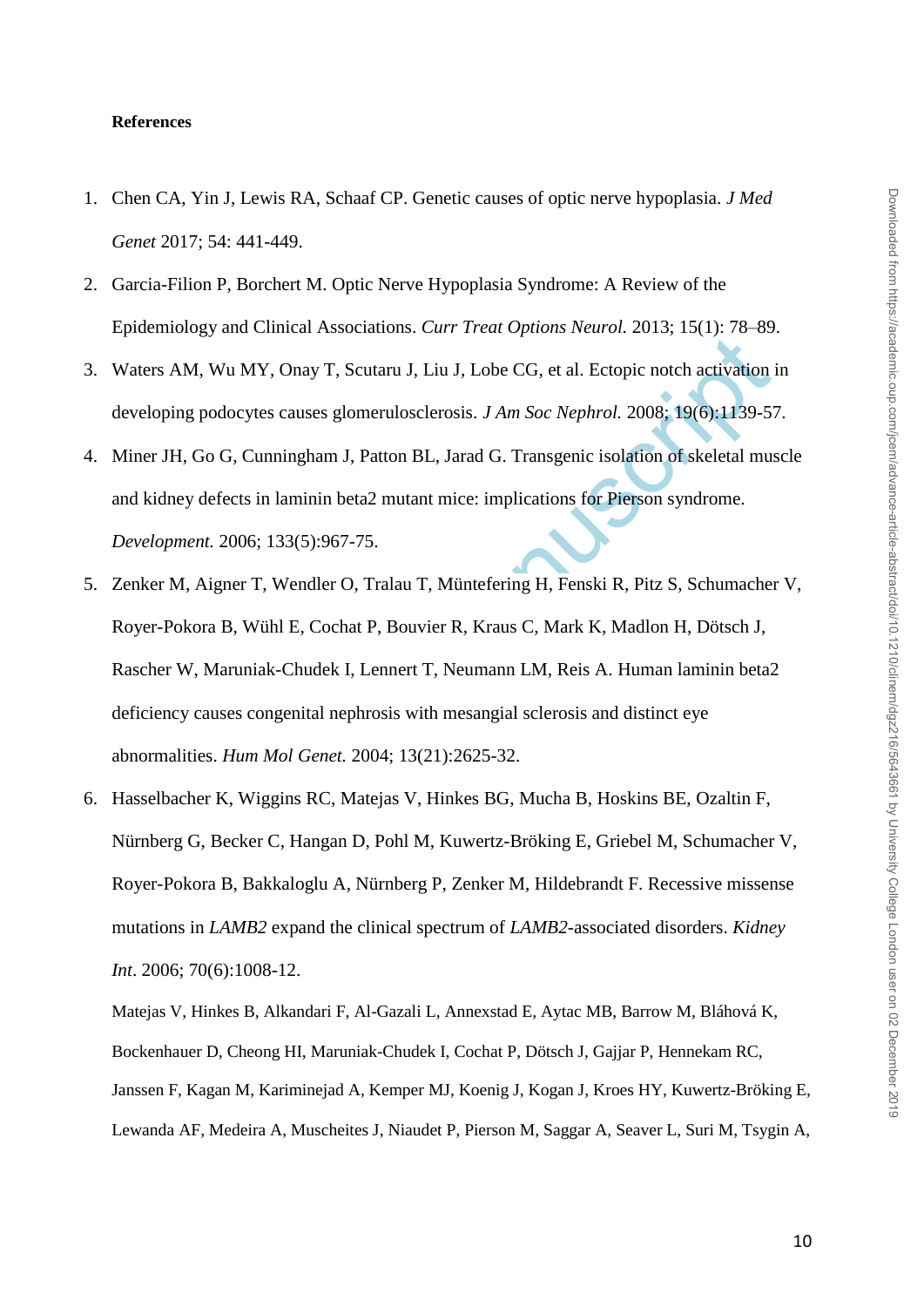Wühl E, Zurowska A, Uebe S, Hildebrandt F, Antignac C, Zenker M.Mutations in the human laminin beta2 (*LAMB2*) gene and the associated phenotypic spectrum. *Hum Mutat*. 2010; 31(9):992-1002.

- 7. Azuma M, Tofrizal A, Maliza R, Batchuluun K, Ramadhani D, Syaidah R, [Tsukada T,](https://www.ncbi.nlm.nih.gov/pubmed/?term=Tsukada%20T%5BAuthor%5D&cauthor=true&cauthor_uid=26855451) [Fujiwara](https://www.ncbi.nlm.nih.gov/pubmed/?term=Fujiwara%20K%5BAuthor%5D&cauthor=true&cauthor_uid=26855451) K, [Kikuchi M,](https://www.ncbi.nlm.nih.gov/pubmed/?term=Kikuchi%20M%5BAuthor%5D&cauthor=true&cauthor_uid=26855451) [Horiguchi K,](https://www.ncbi.nlm.nih.gov/pubmed/?term=Horiguchi%20K%5BAuthor%5D&cauthor=true&cauthor_uid=26855451) [Yashiro T.](https://www.ncbi.nlm.nih.gov/pubmed/?term=Yashiro%20T%5BAuthor%5D&cauthor=true&cauthor_uid=26855451)Maintenance of the Extracellular Matrix in Rat Anterior Pituitary Gland: Identification of Cells Expressing Tissue Inhibitors of Metalloproteinases. *Acta Histochem Cytochem*. 2015; 48(6):185–192.
- 8. Ramadhani D, Tsukada T, Fujiwara K, Azuma M, Kikuchi M, Yashiro T. Changes in laminin chain expression in pre- and postnatal rat pituitary gland. *Acta Histochem Cytochem*. 2014; 47(5):231-7.
- 9. Libby RT, Lavallee CR, Balkema GW, Brunken WJ, Hunter DD.Disruption of laminin beta2 chain production causes alterations in morphology and function in the CNS. *J Neurosci* 1999; 19: 9399–9411.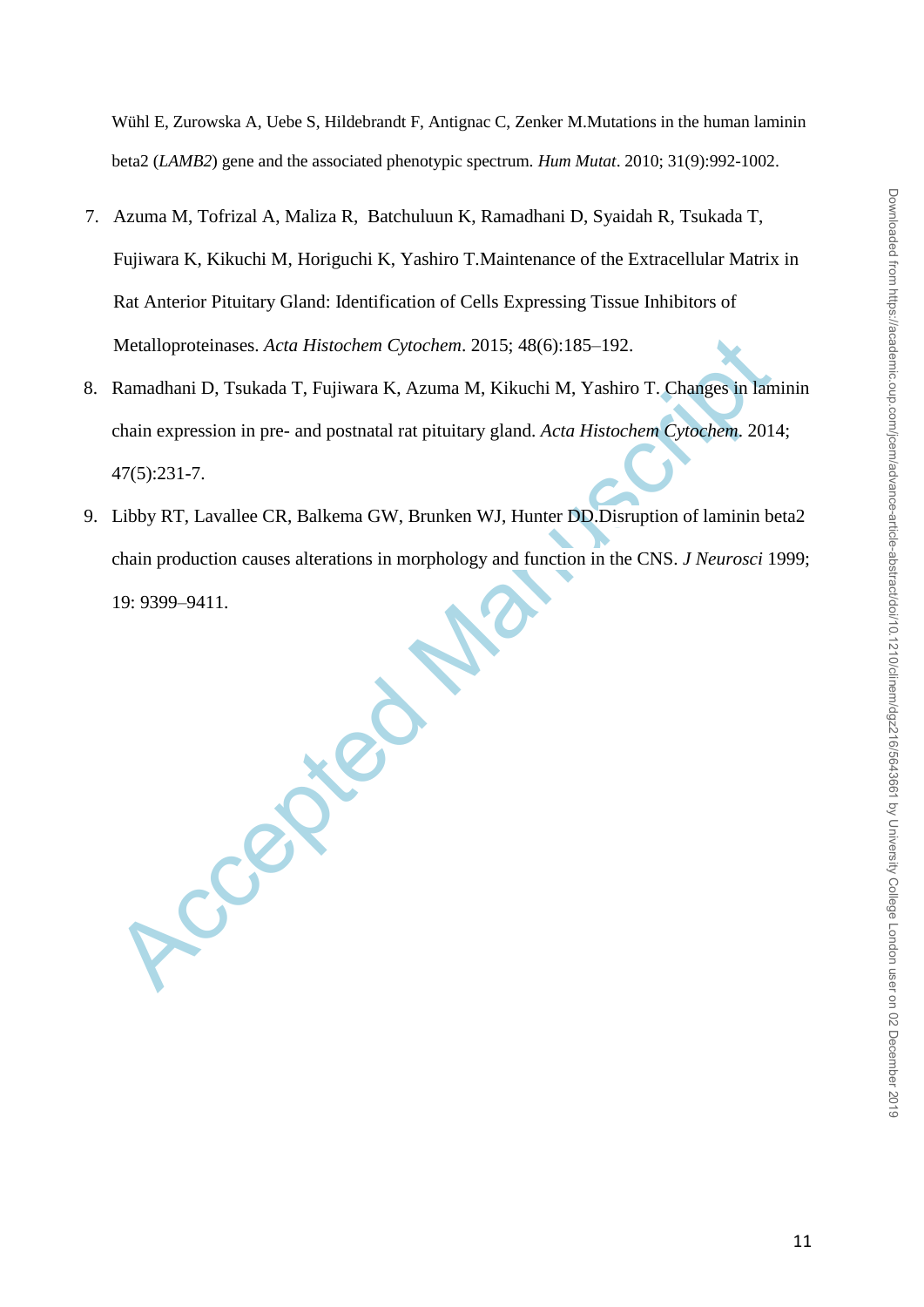# **Figure Legends**

the right anterior temporal and insular regions (arrows in B). Axial T2 WI of the ort<br>shows small optic nerves (arrows in C) and bilateral buphtalmos. (B) H&E and P<br>staining of patient renal biopsy sections: (a-b) H&E sho **Figure** 1 (A) Sagittal T1 weighted images (WI) of the pituitary region shows a small adenohypophysis (WI) (arrow in A), with a normal T1 posterior hyperintense focus corresponding to the neurohypophysis (dotted arrow in A). Note the reduction of the bulk of the posterior aspect of the corpus callosum. Axial T2 WI shows a dysplastic cortex in the right anterior temporal and insular regions (arrows in B). Axial T2 WI of the orbits shows small optic nerves (arrows in C) and bilateral buphtalmos. **(B)** H&E and PAS staining of patient renal biopsy sections: **(a-b)** H&E showed segmental sclerosis, narrowing of the Bowman's space and adhesions to its capsule **(c)** PAS staining showed mesangial proliferation with diffuse sclerosis and obliteration of the tip of the capillary tuft **(d)** Electron microscopy revealed a thin lamellated GBM and podocyte foot process effacement. Scale bar 50 micron (**C**) Growth chart showing height (cm) and weight (kg) of the proband from 1 to 14 years; initiation of growth hormone (arrow) **(D)** Sanger sequencing confirmed compound heterozygous *LAMB2* mutations; c.737G>A, Chr3: g.49168561C>T, p.Arg246Gln and c.3982G>C, Chr3:g.49160880C>G, p.Gly1328Arg. **(E)** Location of *LAMB2* detected variants at the level of exons and protein. The c.737G>A variant is located in exon 7 encoding part of the laminin N-terminal (LN') domain while the c.3982G>C variant is located in exon 25 encoding part of the laminin coiled-coil domain (LCC') of laminin β2 protein. The LN' domain is responsible for laminin trimer polymerization to form the basement membrane. The LCC' domain is involved in assembly of individual laminin  $\alpha$ ,  $\beta$  and  $\gamma$  chains into trimers. **(F)** Conservation of the *LAMB2* amino acids that are altered in the patient; c.737G>A and c.3982G>C (upper and lower rows, respectively) alongside disparately related species. **(G)** Dual immunofluorescence staining of laminin β2 in patient renal biopsy (*LAMB2* 737G>A/ 3983G $>$ C; mutant) compared to time zero protocol renal transplant biopsy ( $LAMB2^{+/+}$ ;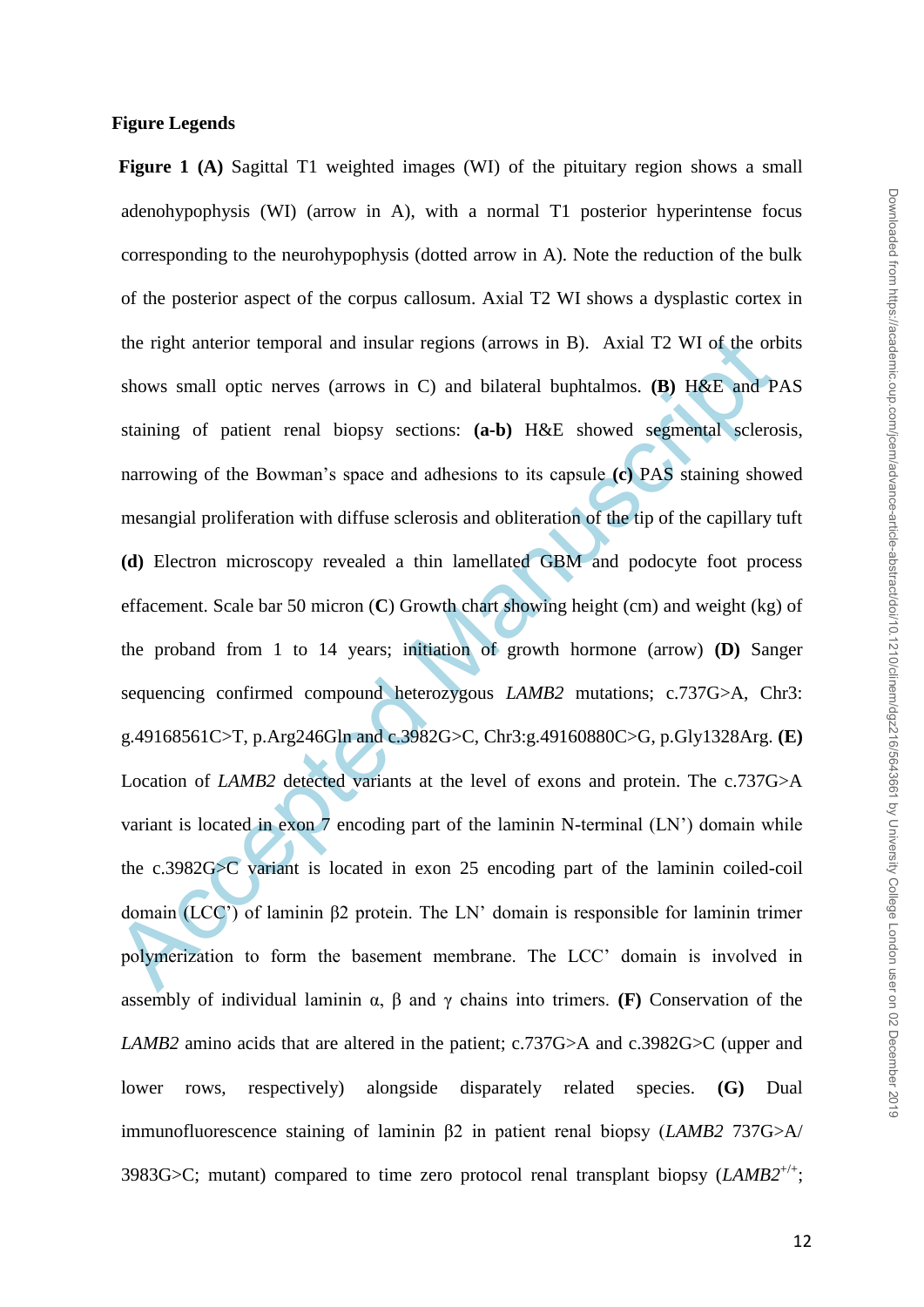control). The figure shows reduced expression of laminin  $\beta$ 2 (red) in the mutant, seen in a reduced thickness and integrity/continuity of the GBM compared to the control.

**Figure 2**: H&E and DAB immunostaining of pituitary gland sections from wild type and knockout *Lamb2* mice **(A)** The upper row shows H&E staining of anterior pituitary sections from *Lamb* $2^{+/+}$  mice, which show uniform staining across the gland. The lower row shows anterior pituitary sections from the *Lamb2-/-* mice, which show evidence of abnormal cell staining, seen as randomly distributed patches of unstained cells (indicated with arrow heads); imaged at magnifications of 5x (left) and 20x (right). Scale bar of 500 μm and 200 μm respectively **(B)** Growth hormone (GH) DAB immunostaining confirmed the abnormality of these cell clusters in *Lamb2-/-* pituitary sections, which show negative staining for GH (lower row; indicated with arrow heads) compared to *Lamb2+/+* mice (upper row); Scale bar of 500 μm.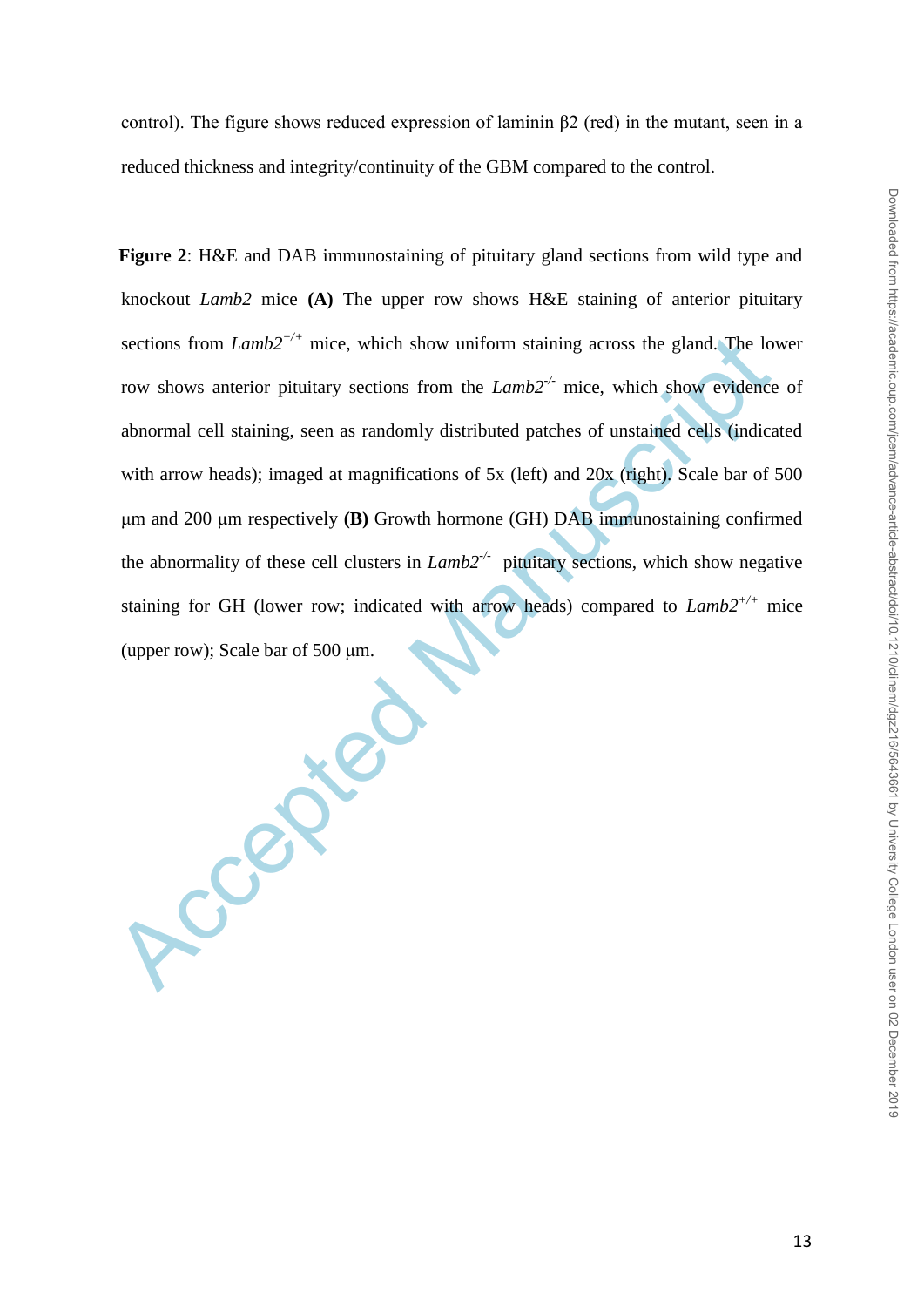